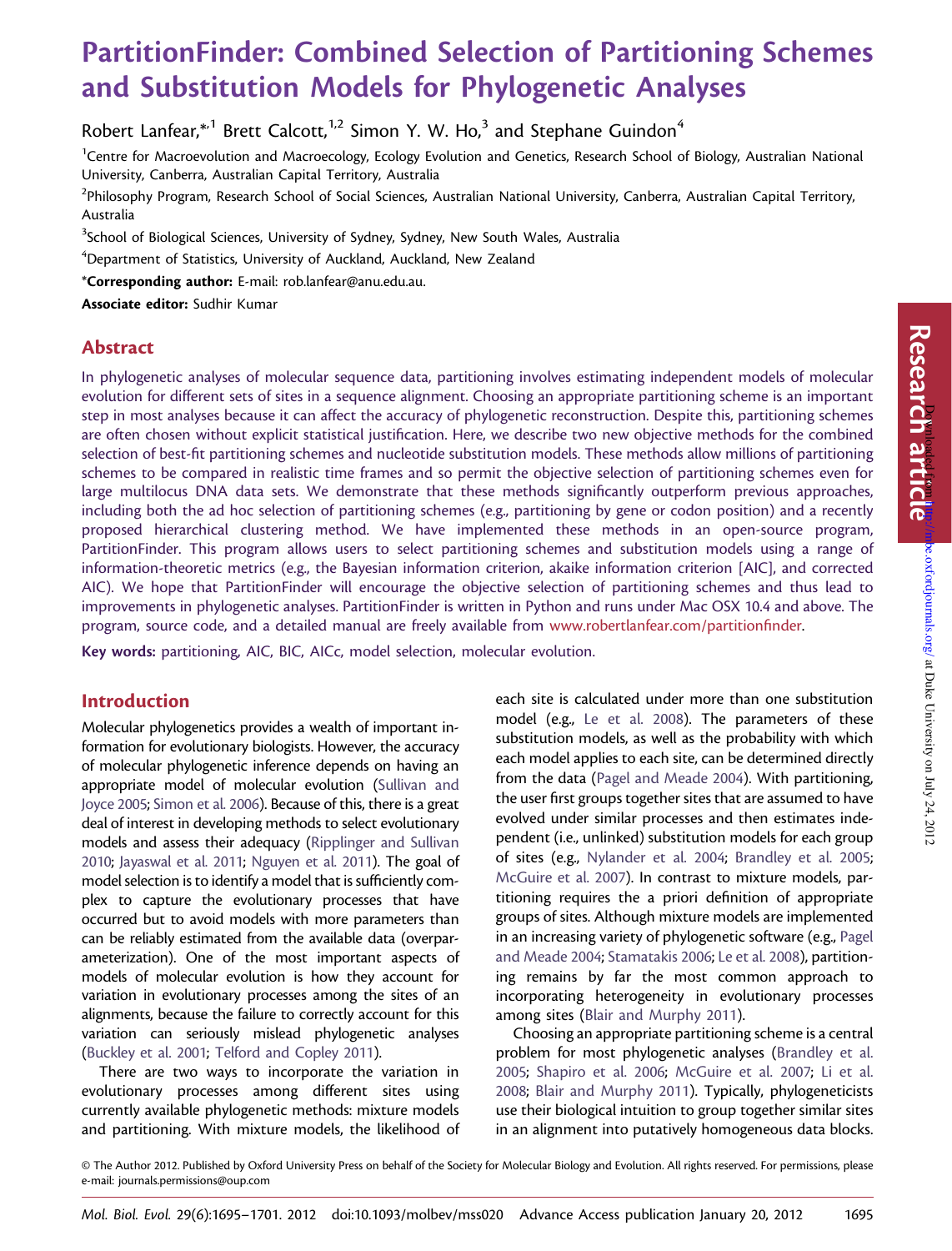This often involves defining data blocks on the basis of genes and codon positions (e.g., [Shapiro et al. 2006](#page-6-0); [Ho](#page-6-0) [and Lanfear 2010](#page-6-0)). For example, in an analysis of four protein-coding genes, one could define 12 data blocks one for each codon position in each gene. This approach is biologically justified because differences between codon positions and genes are expected to account for much of the heterogeneity in evolutionary processes among sites ([Shapiro et al. 2006](#page-6-0)). However, many studies have shown that this approach can lead to overparameterization, and that phylogenetic reconstruction can be improved by merging certain data blocks together, thus defining a partitioning scheme that requires the estimation of fewer independent substitution models ([Brandley et al.](#page-6-0) [2005](#page-6-0); [Brown and Lemmon 2007](#page-6-0); [McGuire et al. 2007;](#page-6-0) [Li](#page-6-0) [et al. 2008\)](#page-6-0). For example, the second codon positions in two similar nuclear genes may experience similar rates and patterns of substitution and so might be better analyzed together rather than independently. Of course, it is not always straightforward to identify which data blocks should be merged and which should be analyzed independently. One solution to this problem is to compare all possible partitioning schemes for a given data set. However, this approach is usually computationally intractable because the number of possible partitioning schemes is astronomical even for relatively small numbers of data blocks [\(Li et al. 2008](#page-6-0)). As a result, most researchers either choose a single partitioning scheme a priori or select the best-fit scheme from a handful of candidate schemes [\(Brandley et al. 2005](#page-6-0); [McGuire et al. 2007\)](#page-6-0). Thus, despite significant advances in phylogenetic methods in recent years, the accuracy of the inferences we can make from partitioned phylogenetic analyses remains limited by our ability to select appropriate partitioning schemes.

In this study, we describe two new methods that solve many of the problems associated with selecting partitioning schemes. These methods increase the efficiency of comparing partitioning schemes by many orders of magnitude, allowing many millions of schemes to be compared in realistic time frames. We describe these new methods below and assess their performance on a range of published data sets. We show that our methods select significantly better partitioning schemes than previous approaches—including the ad hoc selection of partitioning schemes and previously suggested objective approaches. We have implemented these methods in an open-source program, PartitionFinder. This program has flexible options and allows users to efficiently and objectively find best-fit partitioning schemes and nucleotide substitution models, even for large data sets. PartitionFinder, its source code, and a detailed manual are available from <www.robertlanfear.com/partitionfinder>.

#### Materials and Methods

We use the following definitions throughout this article. We define a ''data block'' as a user-defined set of sites in an alignment; a ''subset'' as a set of one or more data blocks; and a partitioning scheme as a set of subsets that includes all sites in the alignment once and only once. For clarity, we avoid the use of the term ''partition,'' as this has different and potentially very confusing meanings in the mathematical and molecular phylogenetics literature (in the mathematical literature, a partition is equivalent to our use of ''partitioning scheme'' here, whereas in the molecular phylogenetics literature, it is equivalent to our use of ''subset'' here). In the majority of cases, users will specify data blocks based on genes and codon positions for example, by defining 12 data blocks for an alignment of four protein-coding genes. The sites in a data block need not be contiguous in the alignment, but a single site can be a member of only one data block. A subset can comprise a single data block (e.g., first codon sites from a proteincoding gene) or multiple data blocks (e.g., first and second codon sites from a protein-coding gene). For example, consider an alignment of four protein-coding genes for which the user has defined 12 data blocks, one for each codon position in each gene. One possible partitioning scheme for this data set involves treating each codon position in each gene independently. This partitioning scheme has 12 subsets, and so 12 unlinked substitution models would be estimated from the data during the phylogenetic analysis. Another possible partitioning scheme involves treating each codon position independently but merging the codon positions across genes. This partitioning scheme has three subsets (one for each codon position), and so three unlinked substitution models would be estimated from the data during the phylogenetic analysis. The challenge is to find the best-fit partitioning scheme for a given nucleotide alignment, given the predefined set of data blocks.

The number of possible partitioning schemes for a set of n data blocks is equivalent to the number of ways of putting n different-colored balls into one or more indistinguishable boxes. This relationship is known as a Bell number ([Bell 1934\)](#page-6-0) and can be described by the following relationship, where  $B_n$  is the number of possible partitioning schemes given *n* user-defined data blocks [\(Li et al.](#page-6-0) [2008](#page-6-0)), and the curly brackets define a Stirling number of the second kind:

$$
B_n=\sum_{k=0}^n\left\{\begin{matrix}n\\k\end{matrix}\right\}.
$$

The number of possible partitioning schemes can be astronomical even for relatively modest data sets. For example, in an analysis of four protein-coding genes (4 genes  $\times$  3 codons = 12 data blocks), there are  $B_{12} = 4.2 \times 10^6$  possible partitioning schemes, and for an analysis of 20 proteincoding genes (20 genes  $\times$  3 codons = 60 data blocks), there are  $B_{60} = 9.8 \times 10^{59}$  possible partitioning schemes.

The set of partitioning schemes will be made up of a smaller number of possible subsets because most subsets will be included in a many different partitioning schemes. Specifically, the number of possible subsets,  $S_n$ , that can be created from a set of n user-defined data blocks is the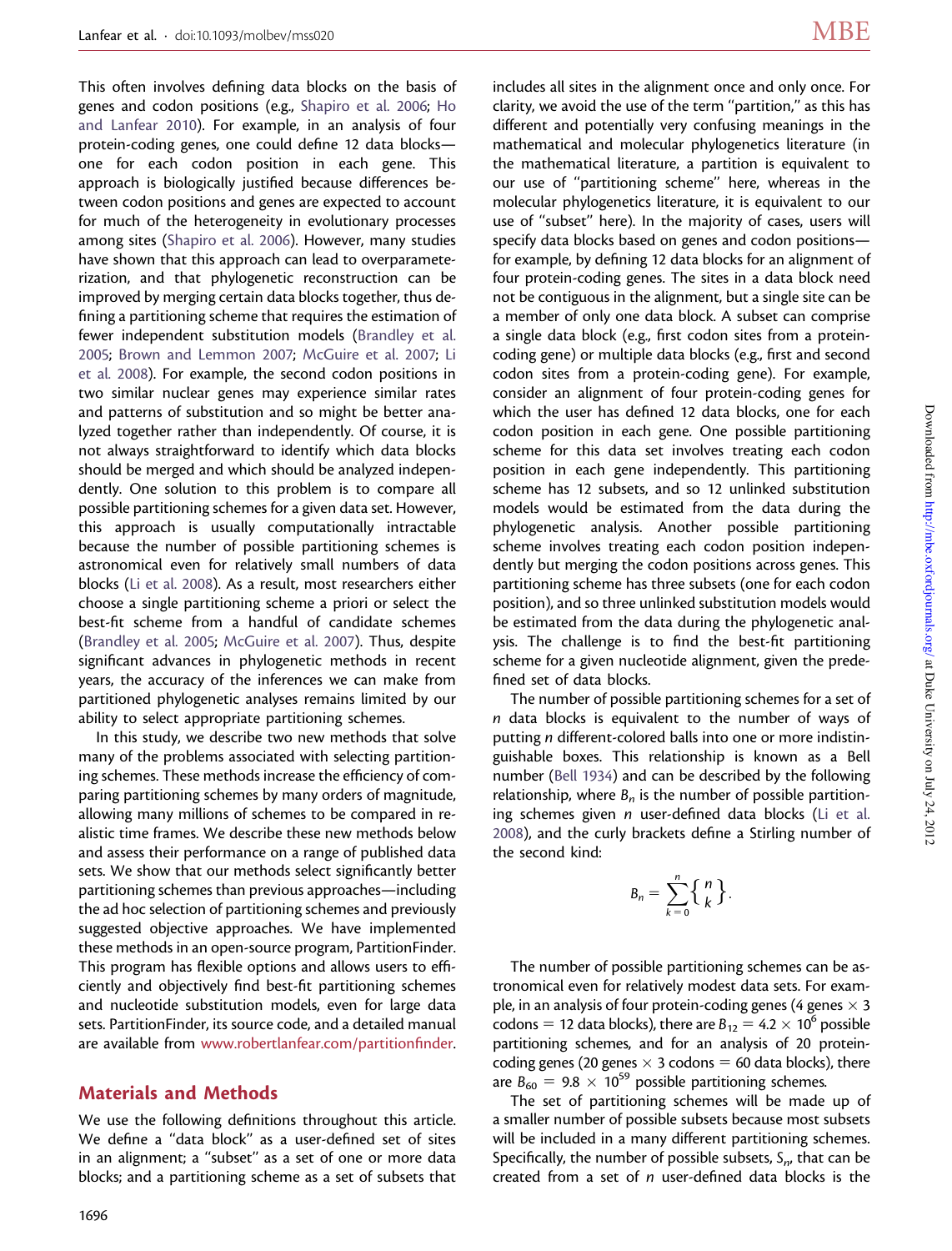number of possible nonempty subsets that can be generated from a set of size n:

$$
S_n=2^n-1.
$$

For example, in an analysis of four protein-coding genes (12 data blocks), there are  $S_{12} = 4,095$  possible subsets, and in an analysis of 20 protein-coding genes (60 data blocks), there are  $S_{60} = 1.2 \times 10^{18}$  possible subsets.

## The PartitionFinder Algorithm

Previous approaches to comparing partitioning schemes have been both labor-intensive and computationally intensive because they have required a full likelihood or Bayesian analysis for each partitioning scheme under consideration (see e.g., [McGuire et al. 2007](#page-6-0); [Li et al. 2008](#page-6-0)). This has fundamentally limited the number of partitioning schemes that have been compared in most studies, as comparing large numbers (e.g., hundreds) of partitioning schemes in this way is simply not feasible for most data sets. This approach is also highly inefficient because it involves repeatedly recalculating the likelihood of every site in the alignment, despite the fact that the substitution models applied to those sites will be the same for many partitioning schemes. The PartitionFinder algorithm improves the efficiency of finding best-fit partitioning schemes by calculating the log likelihood of each subset of sites only once. The log likelihood of each partitioning scheme is then calculated by summing the log likelihoods of the subsets that make up that scheme.

An outline of the PartitionFinder algorithm is as follows:

- 1. Estimate a phylogenetic tree of sequences;
- 2. Select the best-fit substitution model for each possible subset;
- 3. Calculate the log likelihood of each partitioning scheme by summing the log likelihoods of the subsets that make up that scheme;
- 4. Select a partitioning scheme using information-theoretic metrics.

All likelihood calculations are performed using a modified version of PhyML 3.0 [\(Guindon et al. 2010](#page-6-0)), available from the authors and as part of the PartitionFinder program. Tree estimation (step 1) is performed using the BioNJ algorithm implemented in PhyML 3.0 ([Guindon et al. 2010\)](#page-6-0), using the combined data from all of the user-defined data blocks. PartitionFinder also allows the user to specify a tree topology for step 1. The tree topology from step 1 is then fixed for the rest of the analysis. This differs from previous approaches, which coestimate the tree topology and the likelihood of each partitioning scheme. This is a computationally intensive method that has limited the number of partitioning schemes that can be compared (see above). Using a fixed tree topology allows likelihoods from different subsets to be combined, which increases the efficiency by many orders of magnitude and allows many millions of partitioning schemes to be compared in a single run. Fixing the tree topology is unlikely to adversely affect the results of comparing partitioning schemes, as previous studies have shown that doing so does not affect the results of model selection procedures as long as a nonrandom tree topology is used ([Posada and Crandall 2001\)](#page-6-0).

Model selection (step 2) is performed on a user-specified set of up to 56 substitution models from the general time reversible (GTR) family, and our approach is similar to other model selection algorithms (e.g., [Keane et al. 2006](#page-6-0); [Posada 2008\)](#page-6-0). During model selection, we first calculate the likelihood of each candidate substitution model, conditioned on the tree topology from step 1. We then select the best-fit model according to one of three user-specified information-theoretic metrics: the akaike information criterion (AIC), the corrected AIC (AICc), or the Bayesian information criterion (BIC) ([Sullivan and Joyce](#page-6-0) [2005](#page-6-0)). PartitionFinder implements almost all of the models of nucleotide evolution included in the most commonly used phylogenetic tree estimation programs such as PhyML [\(Guindon et al. 2010\)](#page-6-0), RaxML [\(Stamatakis 2006](#page-6-0)), MrBayes [\(Ronquist and Huelsenbeck 2003](#page-6-0)), and BEAST [\(Drummond](#page-6-0) [and Rambaut 2007\)](#page-6-0). This means that the output from PartitionFinder can be used to directly set up a phylogenetic analysis in any of these programs. However, all of these models and programs assume that the data evolved under a time-reversible, stationary, and homogeneous process, and they should not be used if the data violate any of these assumptions.

PartitionFinder includes an option for either linked or unlinked branch lengths between subsets. When branch lengths are linked, step 1 includes the reestimation of branch lengths on the BioNJ topology using a GTR substitution model, with a proportion of invariant sites and gamma distributed rates across sites estimated from the data. The likelihood of each model for each subset (step 2) is then calculated conditioned on this topology and these branch lengths, with each model afforded an independent rate multiplier that can increase or decrease all branch lengths by the same factor. Thus, linked branch lengths allow for subset-specific substitution rates, but all subsets share a single set of relative branch lengths. By contrast, when branch lengths are unlinked, model selection (step 2) is conditioned on the topology from step 1, but all branch lengths are estimated independently for each model in each subset.

The log likelihood of each partitioning scheme (step 3) is calculated by summing the log likelihoods of the best-fit model for each subset in the partitioning scheme. Finally, the best-fit partitioning scheme is selected (step 4) using one of three information-theoretic measures: the AIC, AICc, or BIC.

## A Greedy Heuristic Algorithm to Search for Partitioning Schemes

Even using the algorithm described above, exhaustive searches on desktop computers are practically limited to data sets for which 12 or fewer data blocks are defined (corresponding to data sets with 4.2 million or fewer possible partitioning schemes). Therefore, heuristic searches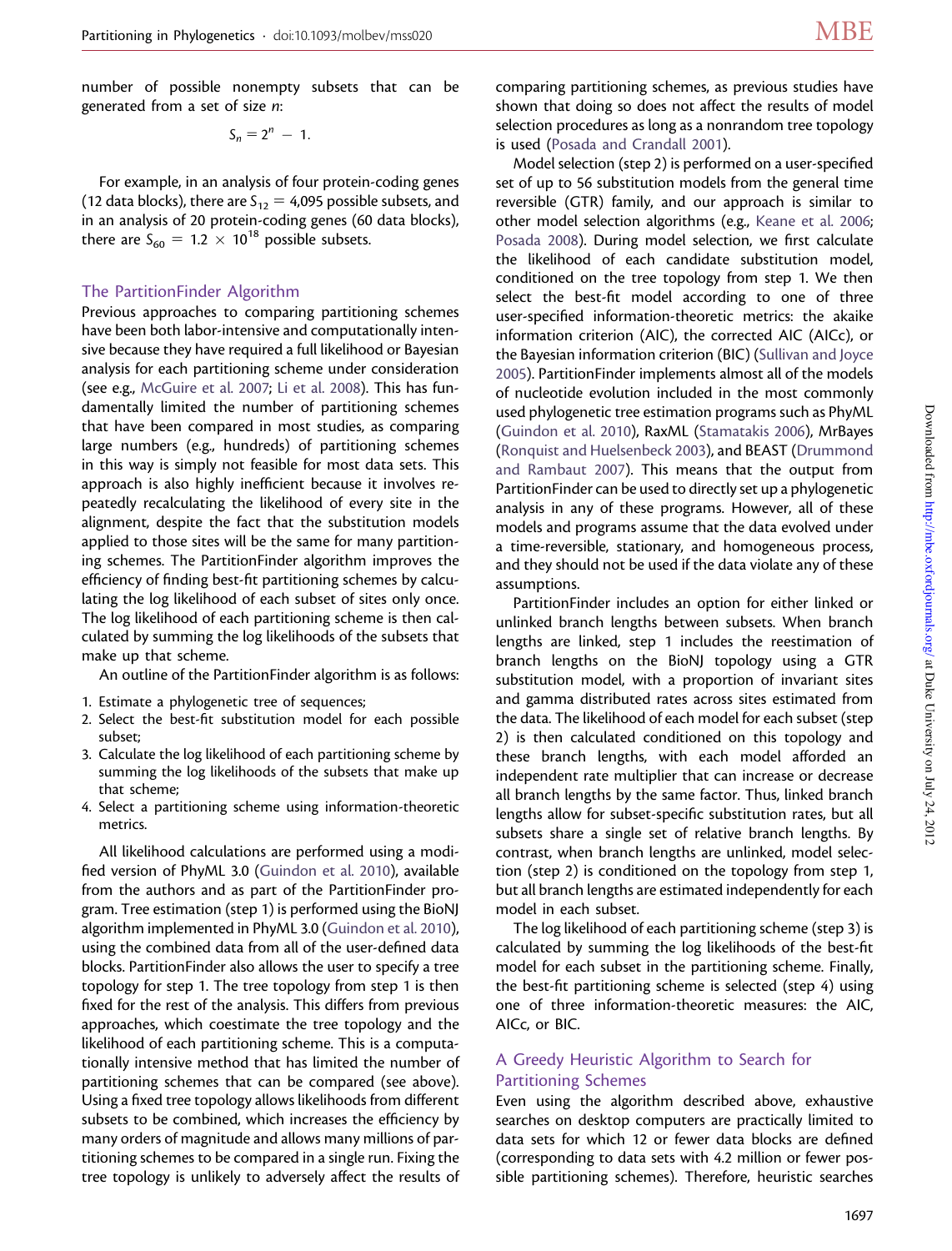among partitioning schemes are necessary for larger data sets, even though they cannot be guaranteed to find the optimum partitioning scheme ([Li et al. 2008](#page-6-0)).

The heuristic search algorithm we describe below incorporates the increases in efficiency described above but hugely reduces the number of partitioning schemes that need to be considered for a given data set. Our method builds on a recently proposed method [\(Li et al. 2008](#page-6-0)) that involves estimating  $GTR+G$  model parameters for each data block and then progressively merging the data blocks with the most similar parameter estimates using hierarchical cluster analysis. For a set of  $n$  data blocks, the hierarchical clustering method objectively defines n partitioning schemes that range from having n subsets (all data blocks treated independently) to having a single subset (all data blocks merged together). The optimal scheme is then selected from this set of n schemes using an information-theoretic metric (e.g., the AIC, AICc, or BIC).

Because the hierarchical clustering approach combines data blocks based on model parameter estimates, it relies on those parameter estimates being accurate. For many data blocks, there will be limited information available for estimating many of the GTR $+$ G model parameters. This will result in these estimates being associated with high variance because the value of the parameters will have very little effect on the overall likelihood score. Since the subsequent hierarchical clustering method treats all parameters as equally important, uncertain parameter estimates might limit the ability of the hierarchical clustering approach to find optimal partitioning schemes. The algorithm we propose below overcomes this limitation by merging data blocks based directly on informationtheoretic comparisons between partitioning schemes. These metrics are calculated directly from the likelihood so they implicitly incorporate the relative importance of different model parameters and so avoid problems associated with error-prone parameter estimates.

In an analysis with  $n$  data blocks, our greedy heuristic algorithm begins by calculating the information-theoretic score (e.g., AIC, AICc, or BIC) of the partitioning scheme with *n* subsets, that is, the scheme in which each data block is treated independently ( $P_{start}$ ). It then calculates the score of all partitioning schemes with  $n - 1$  subsets, that is, all schemes that merge two subsets of  $P_{\text{start}}$  and selects the scheme with the best score ( $P_{\text{merged}}$ ). If  $P_{\text{merged}}$  has a better score than  $P_{\text{start}}$ ,  $P_{\text{merged}}$  replaces  $P_{\text{start}}$ , and the algorithm iterates. The algorithm continues until either  $P_{\text{merged}}$  does not have a better score than  $P_{\text{start}}$  or until all data blocks have been merged into one subset. This process results in a greedy hill-climbing algorithm that optimizes the information-theoretic score of interest while searching for partitioning schemes.

We can calculate the maximum number of partitioning schemes ( $P_{n\_greedy}$ ) that would need to be examined by this algorithm as follows. In addition to the starting scheme, each round of the algorithm involves calculating the likelihood of  $k$  choose two schemes, where  $k$  is the number of subsets in the best scheme from the previous

1698

round. In the worst case, the algorithm has to continue until  $k = 2$ , at which point the partitioning scheme under consideration has all data blocks merged into one subset. Thus, in an analysis with  $n$  data blocks, the maximum number of partitioning schemes  $P_n$  greedy considered by this algorithm is:

$$
P_{n \text{greedy}} = 1 + \sum_{k=2}^{n} {k \choose 2} = 1 + n(n^2 - 1)/6.
$$

The maximum number of subsets that need to be examined by this algorithm  $(S_{n\_greedy})$  is smaller than the maximum number of partitioning schemes because many subsets are contained in more than one scheme.  $S_n$  greedy can be calculated as follows. The starting scheme involves examining *n* subsets. In the next round of the algorithm, we examine all  *choose two subsets that merge two data* blocks of the starting scheme. In subsequent rounds, we need only examine the  $k - 2$  novel subsets that can be created by merging the most recently created subset with the remaining subsets in the current partitioning scheme. Thus, the maximum number of subsets that need to be considered by this algorithm is:

$$
S_{n\text{-greedy}} = n^2 - n + 1.
$$

The greedy algorithm can be many orders of magnitude more efficient than an exhaustive search. For instance, a data set with 60 data blocks requires the analysis of  $B_{60}$  = 9.77  $\times$  10<sup>59</sup> partitioning schemes and S<sub>60</sub> = 1.15  $\times$  10<sup>18</sup> subsets for an exhaustive search, but at most  $P_{60\_greedy}$  = 35,991 partitioning schemes and  $S_{60\_greedy}$  = 3,541 subsets with the heuristic algorithm described here.

#### Comparing Exhaustive and Heuristic Searches in **PartitionFinder**

We tested the ability of our heuristic algorithm to find optimal partitioning schemes for ten data sets obtained from Data Dryad (<www.datadryad.org>) and TreeBase ([www.treebase.org;](www.treebase.org) table 1). The data sets we used range from 13 to 164 taxa, from 1,896 to 9,005 bp, and from 6 to 12 data blocks (table 1). They include a range of introns, protein-coding genes, and RNA genes from the mitochondrial and nuclear genomes and are typical of the multilocus data sets routinely used for phylogenetic analyses.

For each nucleotide sequence alignment (table 1), we excluded sites that had been excluded by the authors of the original study and then defined data blocks based on genes and codon positions, treating transfer RNAs (tRNAs) as a single data block. For some data sets, we excluded certain genes used in the original studies in order to limit the size of each data set to a maximum of 12 data blocks, thus permitting an exhaustive search of partitioning schemes. To find the optimal partitioning scheme, we used the algorithm described above, implemented in Partition-Finder, to perform an exhaustive search of all possible partitioning schemes on each data set. We then used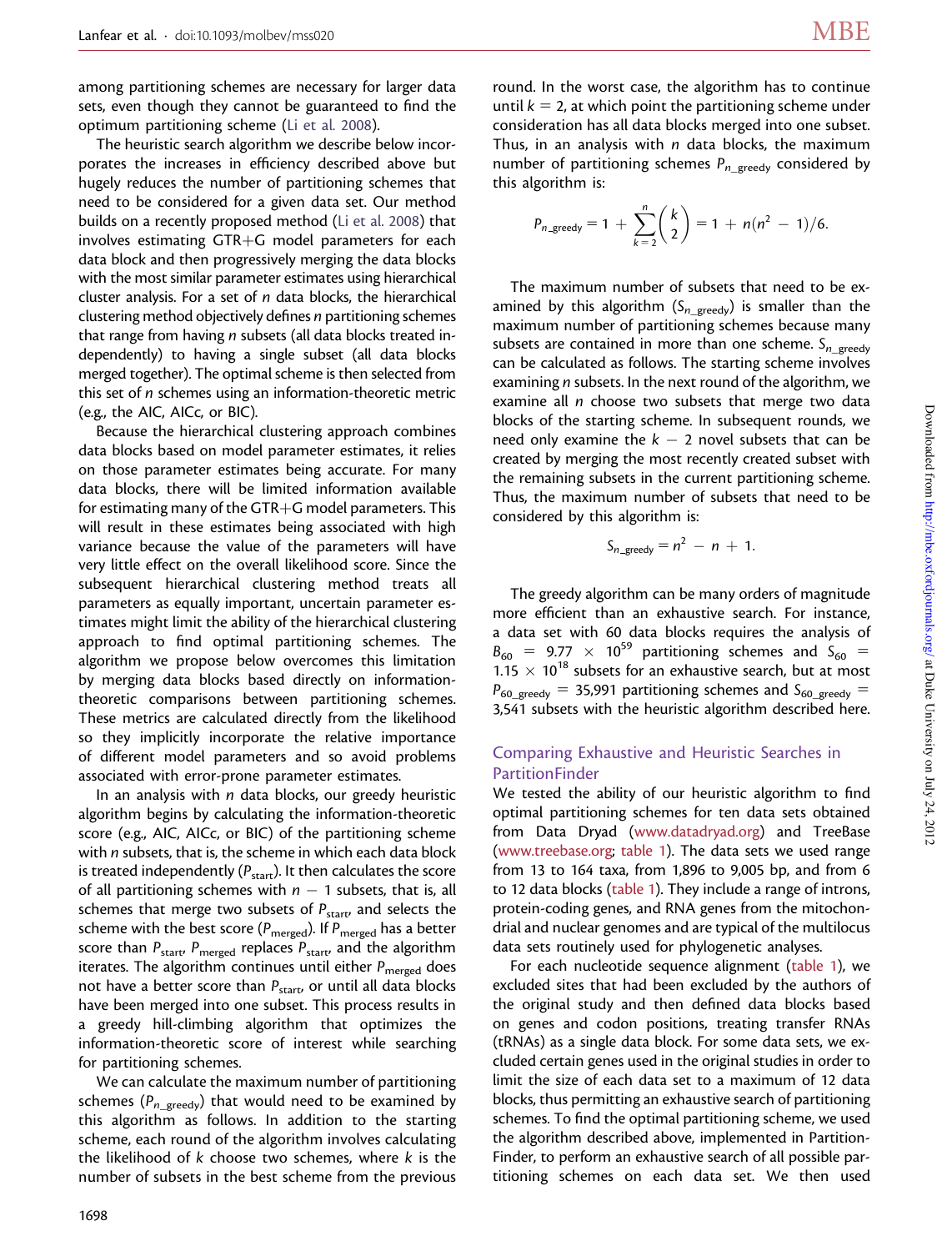| Taxon                        | Reference                 | <b>Number</b><br>of Spp. | <b>Sites</b> | Loci Used (* denotes<br>non-protein-coding) | Data<br><b>Blocks</b> | Number<br>of Possible<br><b>Partitioning Schemes</b> |
|------------------------------|---------------------------|--------------------------|--------------|---------------------------------------------|-----------------------|------------------------------------------------------|
| Moths                        | Mitchell et al. (2000)    | 77                       | 1.949        | DDC. EF1 $\alpha$                           | 6                     | 203                                                  |
| <b>Bark beetles</b>          | Cognato and Vogler (2001) | 44                       | 1.896        | COI. EFI $\alpha$ . 165*                    |                       | 877                                                  |
| Swallowtail butterflies      | Caterino et al. (2001)    | 37                       | 3.228        | COI. COII. EF1 $\alpha$                     | 9                     | 21,147                                               |
| Rodents                      | Huchon et al. (2002)      | 42                       | 3.633        | A2AB. IRBP. vWF                             | 9                     | 21.147                                               |
| <b>Hummingbirds</b>          | McGuire et al. (2007)     | 164                      | 3.821        | ND2, ND4, Bfib*, AKI*, tRNA*                | 9                     | 21.147                                               |
| <b>Skinks</b>                | Miralles et al. (2011)    | 33                       | 3.936        | BDNF, C-mos, $\alpha$ -Enolase              | 9                     | 21,147                                               |
| Midges                       | Ekrem et al. (2010)       | 74                       | 2.701        | COI. COII. CAD. 16S*                        | 10                    | 115.975                                              |
| Saxifragales (Eudicots)      | Fishbein et al. (2001)    | 40                       | 9,005        | atpB, matK, rbcL, 18S*, 26S*                | 11                    | 678,570                                              |
| <b>Clearwing butterflies</b> | Elias et al. (2009)       | 143                      | 4,159        | COI. COII. EFI $\alpha$ , tetkin            | 12                    | 4,213,597                                            |
| <b>Armadillos</b>            | Delsuc et al. (2003)      | 13                       | 6.070        | ADRA2B, BRCA1, vWF, ND1                     | 12                    | 4,213,597                                            |

PartitionFinder to perform a heuristic search on each data set using the heuristic algorithm described above and asked whether the heuristic search was able to find the optimal partitioning scheme for each data set. For all analyses, branch lengths were linked between subsets, all 56 available substitution models were considered for each subset, and substitution model selection and partitioning scheme selection were carried out using the BIC. All input files are available from the authors or from <www.datadryad.org>.

#### Comparing Partitioning Schemes Selected by PartitionFinder to Commonly Used A Priori Partitioning Schemes

For each data set in table 1, we compared the optimal partitioning scheme with four commonly used a priori schemes: 1) no partitioning (i.e., all data treated as a single subset); 2) data partitioned by gene; 3) data partitioned by codon position; and 4) data partitioned by gene and codon position (see table 2).

We used the user-defined search option in Partition-Finder to calculate the BIC score of each a priori partitioning scheme for each data set. When partitioning by codon position, we treated codon positions of protein-coding genes from the mitochondrial and nuclear genomes as independent subsets and partitioned all other data blocks (e.g., tRNAs, ribosomal RNAs, and introns) by gene. All other settings in PartitionFinder were as described above.

## Larger Data Sets: Comparing Partitioning Schemes Selected by PartitionFinder with Those Selected by Hierarchical Clustering

The hierarchical clustering approach described by [Li et al.](#page-6-0) [\(2008\)](#page-6-0) is both computationally intensive and laborintensive and has to date been applied to only a single data set. This data set comprises ten nuclear protein-coding genes (i.e., 30 data blocks) from 72 ray-finned fish, totaling 7,995 bp ([Li et al. 2008\)](#page-6-0). The hierarchical clustering method was applied to this data set to select optimal partitioning schemes in four different ways [\(Li et al. 2008\)](#page-6-0): by estimating the GTR $+$ G parameters using Maximum likelihood (ML) and selecting a partitioning scheme based on either the AIC (HC<sub>AIC\_ML</sub>, table 3) or the BIC (HC<sub>BIC\_ML</sub>, table 3); and by estimating the GTR $+$ G parameters using Bayesian inference and selecting a partitioning scheme based on the either the BIC (HC $_{BIC\;Baves}$  table 3) or the Bayes factors  $(HC_{BF\;Bayes})$ .

We used the heuristic algorithm implemented in PartitionFinder to select partitioning schemes for this data set using both the AIC (PF $_{AIC}$ , table 3) and the BIC (PF $_{BIC}$ , table 3), with other settings as described above. We then compared all six partitioning schemes (four selected using hierarchical clustering and two using PartitionFinder) by optimizing the tree topology under each partitioning scheme using RAxML v7.2.8 with ten independent topology search replicates for each partitioning scheme and a separate  $GTR+G$  model applied to each subset

|  | Table 2. A Comparison of Partitioning Schemes Selected Using PartitionFinder and A Priori Approaches. |  |  |  |  |
|--|-------------------------------------------------------------------------------------------------------|--|--|--|--|
|  |                                                                                                       |  |  |  |  |

|                              |               | Optimum      |                       |                 |                        | Partitioned              | Partitioned by          |
|------------------------------|---------------|--------------|-----------------------|-----------------|------------------------|--------------------------|-------------------------|
|                              | Data          | Partitioning | PartitionFinder       | No Partitioning | Partitioned            | by Codon                 | <b>Gene and Codon</b>   |
| Data Set                     | <b>Blocks</b> | Scheme (BIC) | Search $(\Delta BIC)$ | $(\Delta BIC)$  | by Gene $(\Delta BIC)$ | Position ( $\Delta$ BIC) | Position $(\Delta BIC)$ |
| Moths                        | 6             | 65,903.2     | 0                     | $-1.775.8$      | $-1.541.6$             | $-477.5$                 | 0.0                     |
| <b>Bark beetles</b>          |               | 37.911.9     | 0                     | $-1.853.5$      | $-1.251.3$             | $-468.2$                 | $-15.9$                 |
| Swallowtail butterflies      | 9             | 63,152.8     | 0                     | $-4,302.0$      | $-3.429.9$             | $-1.9$                   | $-127.4$                |
| Rodents                      | 9             | 112,900.0    | 0                     | $-2.165.0$      | $-2.102.9$             | $-91.1$                  | $-125.4$                |
| <b>Hummingbirds</b>          | 9             | 185.747.1    | 0                     | $-6.610.8$      | $-2.809.4$             | $-29.2$                  | $-59.5$                 |
| <b>Skinks</b>                | 9             | 9.726.2      | 0                     | $-195.7$        | $-128.7$               | $-132.5$                 | $-98.9$                 |
| Midges                       | 10            | 82,716.2     | 0                     | $-4.190.6$      | $-2.647.6$             | $-64.2$                  | $-52.2$                 |
| Saxifragales (Eudicots)      | 11            | 88.684.2     | 0                     | $-2.814.6$      | $-1.208.1$             | $-818.1$                 | $-253.3$                |
| <b>Clearwing butterflies</b> | 12            | 45,092.8     | 0                     | $-3,608.8$      | $-1.898.1$             | $-108.6$                 | $-149.9$                |
| <b>Armadillos</b>            | 12            | 45,828.0     | 0                     | $-3,383.0$      | $-1,545.9$             | $-1,215.6$               | $-111.4$                |
| Mean $\Delta$ BIC            |               |              | 0                     | $-3.090.0$      | $-1.856.4$             | $-340.7$                 | $-99.4$                 |

NOTE-The optimum partitioning scheme for each data set was found using the exhaustive search feature in PartitionFinder. The difference in the BIC score between the optimum scheme and the five other partitioning schemes (DBIC) is shown. Details of data sets are provided in table 1. All BIC scores were calculated in PartitionFinder.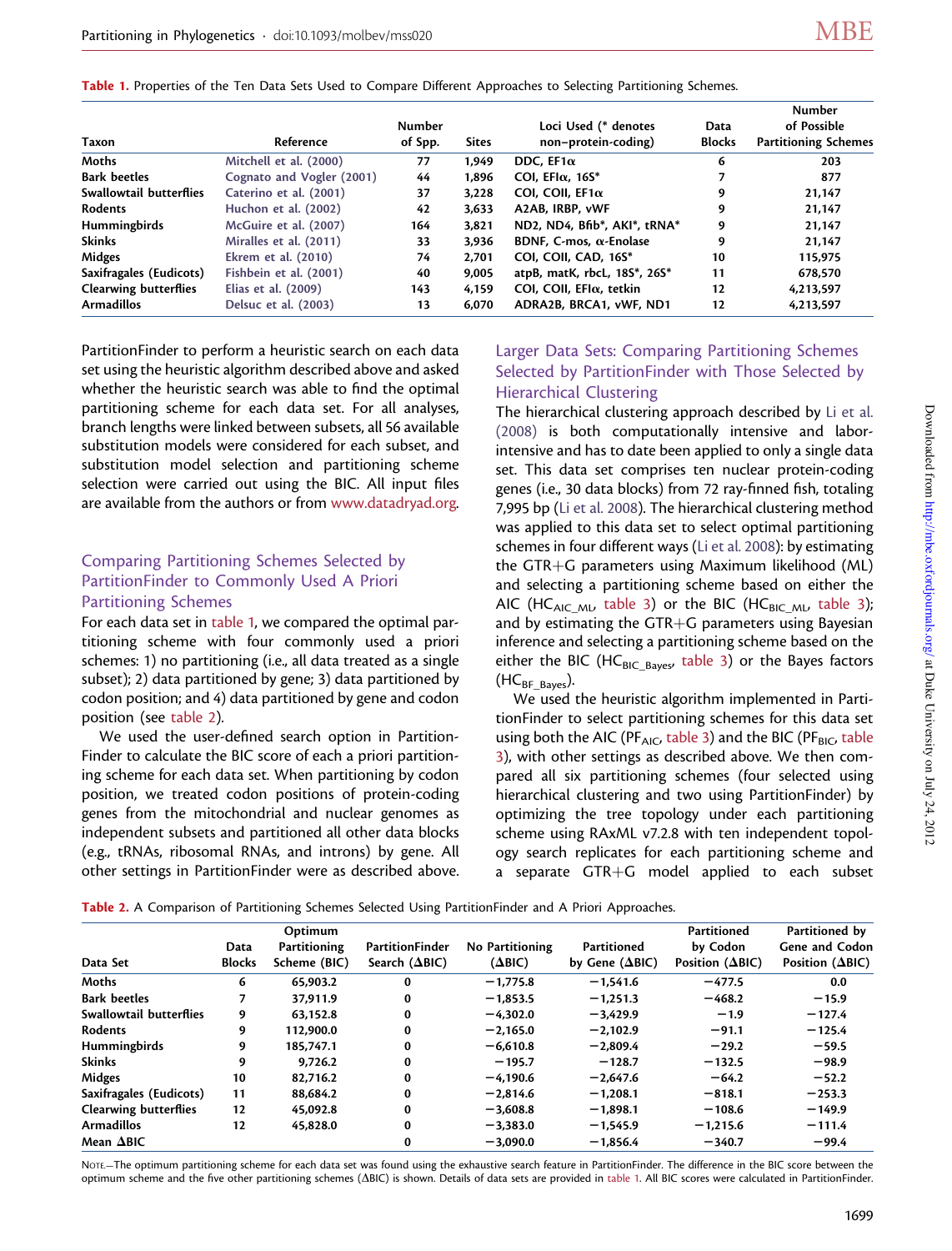|  |  |  | Table 3. A Comparison of Partitioning Schemes Selected Using PartitionFinder and the Hierarchical Clustering Approach of Li et al. (2008). |  |
|--|--|--|--------------------------------------------------------------------------------------------------------------------------------------------|--|
|--|--|--|--------------------------------------------------------------------------------------------------------------------------------------------|--|

| Name                     | <b>Selection Method</b> | <b>Subsets</b> | <b>Parameters</b> | AIC       | BIC       |  |
|--------------------------|-------------------------|----------------|-------------------|-----------|-----------|--|
| $HC_{BIC}$ <sub>ML</sub> | Hierarchical clustering | 10             | 191               | 253,472.6 | 254,807.0 |  |
| $HC_{BF\;Bayes}$         | Hierarchical clustering | 17             | 254               | 253,076.4 | 254,851.0 |  |
| $HC_{BIC_Bayes}$         | Hierarchical clustering | 22             | 299               | 252,787.4 | 254,876.4 |  |
| $HC_{AIC}$ $ML$          | Hierarchical clustering | 30             | 371               | 252.667.4 | 255,259.4 |  |
| $PF_{AIC}$               | PartitionFinder search  | 27             | 344               | 252,549.7 | 254,953.1 |  |
| $PF_{BIC}$               | PartitionFinder search  | 12             | 209               | 252,816.1 | 254,276.3 |  |

NOTE-The best-scoring partitioning scheme for the AIC and the BIC is underlined. The method used to choose each partitioning scheme is described in the text.

[\(Stamatakis 2006\)](#page-6-0). Finally, we calculated the AIC and BIC scores of each of the six partitioning schemes based on the likelihoods of the ML topology estimated in RAxML. All analysis files are available from the authors or from [www.datadryad.org.](www.datadryad.org)

## Results and Discussion

## Heuristic Searches in PartitionFinder Find Optimal Partitioning Schemes

The heuristic algorithm implemented in PartitionFinder was able to find the optimal partitioning scheme in all ten of the data sets that we examined (table 2). For the moth data set, this result is trivial because the optimal scheme involves treating all data blocks independently, and the heuristic algorithm is guaranteed to discover this scheme because it is used as the starting scheme for the heuristic search. In all other cases, however, the optimal scheme had at least two fewer subsets than there were data blocks. These results suggest that the heuristic search in PartitionFinder is a reliable method of selecting best-fit partitioning schemes. This heuristic approach will be of particular use for large data sets, for which exhaustive searches are not feasible.

#### A Priori Approaches to Choosing Partitioning Schemes Are Usually Suboptimal, but Some Methods Are Better than Others

Our results demonstrate that commonly used a priori partitioning schemes are rarely optimal and are often severely over- or underparameterized (table 2). From the ten data sets we examined, there was only a single case in which the optimal scheme was selected a priori: when partitioning by gene and codon position with the moth data set (table 2). For all other cases, a priori partitioning schemes performed much worse than either exhaustive or heuristic searches in PartitionFinder. This highlights the utility of methods such as those presented here, which allow very large numbers of partitioning schemes to be compared and for the best scheme to be selected objectively.

Of the four a priori approaches to partitioning that we compared, not partitioning at all resulted in the worst BIC scores (on average 3,090 BIC units worse than the optimal scheme, table 2), followed by partitioning by gene (on average 1,856 BIC units worse than the optimal scheme), partitioning by codon position (on average 341 BIC units worse than the optimal scheme), and finally partitioning

by gene and codon position (on average 99 BIC units worse than the optimal scheme). These results highlight that a failure to partition the data at all or partitioning it by gene only (which remains surprisingly common in molecular phylogenetic analyses) can result in highly suboptimal partitioning schemes and may severely limit the accuracy of phylogenetic analyses in some cases. Our results suggest that in the absence of objective comparisons of large numbers of partitioning schemes, the most reliable ad hoc approach is to partition on the basis of gene and codon position, although even this approach can be highly suboptimal for some data sets (table 2).

#### Heuristic Searches in PartitionFinder Outperform Hierarchical Clustering

The heuristic algorithm implemented in PartitionFinder selected better partitioning schemes than a recently proposed hierarchical clustering approach on a ten gene data set from ray-finned fishes (table 3; [Li et al. 2008](#page-6-0)). The best scheme selected by PartitionFinder was better than the best scheme selected using hierarchical clustering for both the AIC (118 units difference; table 3) and the BIC (531 units difference; table 3). These improvements are large and suggest that our heuristic algorithm is able to overcome some of the limitations of the hierarchical clustering approach (see above).

## Conclusions

The methods we have presented increase the efficiency of comparing and searching for partitioning schemes by many orders of magnitude. We have demonstrated that they routinely outperform other ad hoc and objective methods for choosing partitioning schemes. The implementation of these methods in freely available open-source software paves the way for their routine use in molecular phylogenetics. Our analyses demonstrate that PartitionFinder can be used to compare millions of partitioning schemes in a single run and to select good and often optimal partitioning schemes for a large range of DNA data sets. We hope that PartitionFinder will simplify the selection of partitioning schemes and lead to concomitant improvements in phylogenetic analyses.

## Acknowledgments

We thank Matt Brandley for helpful comments on the manuscript, and Ainslie Seago, Renee Catullo, Jess Thomas,